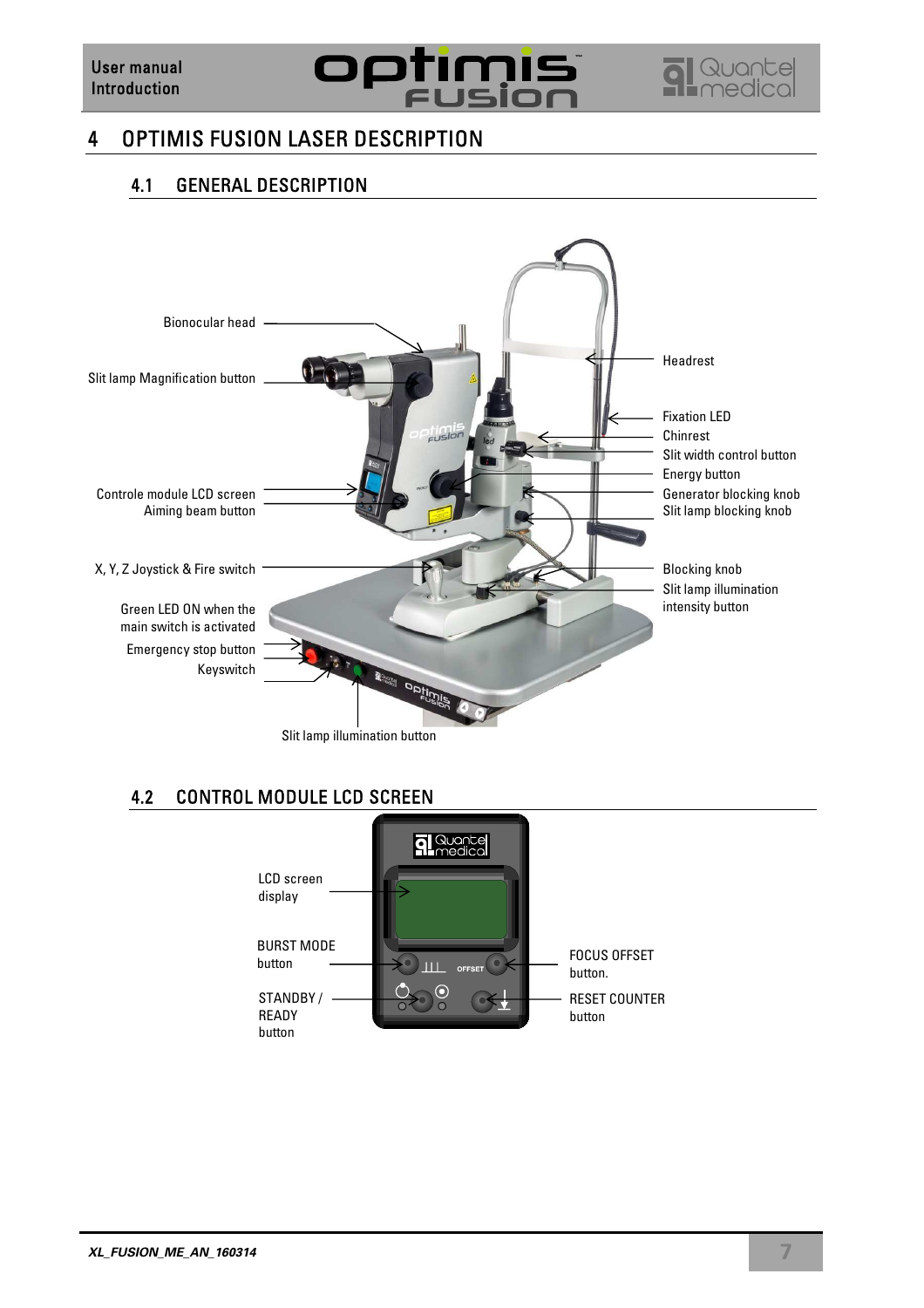# Fl

![](_page_1_Picture_2.jpeg)

#### 3.3 **OPTIMIS FUSION START UP AUTOMATIC PROCEDURE**

Once the keywitch is turned on to the YAG or SLT position: the corresponding OPTIMIS FUSION welcome screen with software version and functioning mode (YAG or SLT) information is displayed on the laser interface screen.

**NOTE** 

In YAG mode, the screen color background is blue, whereas in SLT mode, it is green as shown below:

![](_page_1_Picture_7.jpeg)

![](_page_1_Picture_8.jpeg)

![](_page_1_Figure_10.jpeg)

Then, the system performs a sequence of selftests and an initialization procedure. When this is finished: the YAG or SLT treatement screen is displayed with the STANDBY green led turned on by default:

![](_page_1_Figure_12.jpeg)

STANDBY status: the STANDBY green led is turned on by default.

The slit lamp is activated and the red laser aiming beam(s) of the selected YAG or SLT laser system is turned on.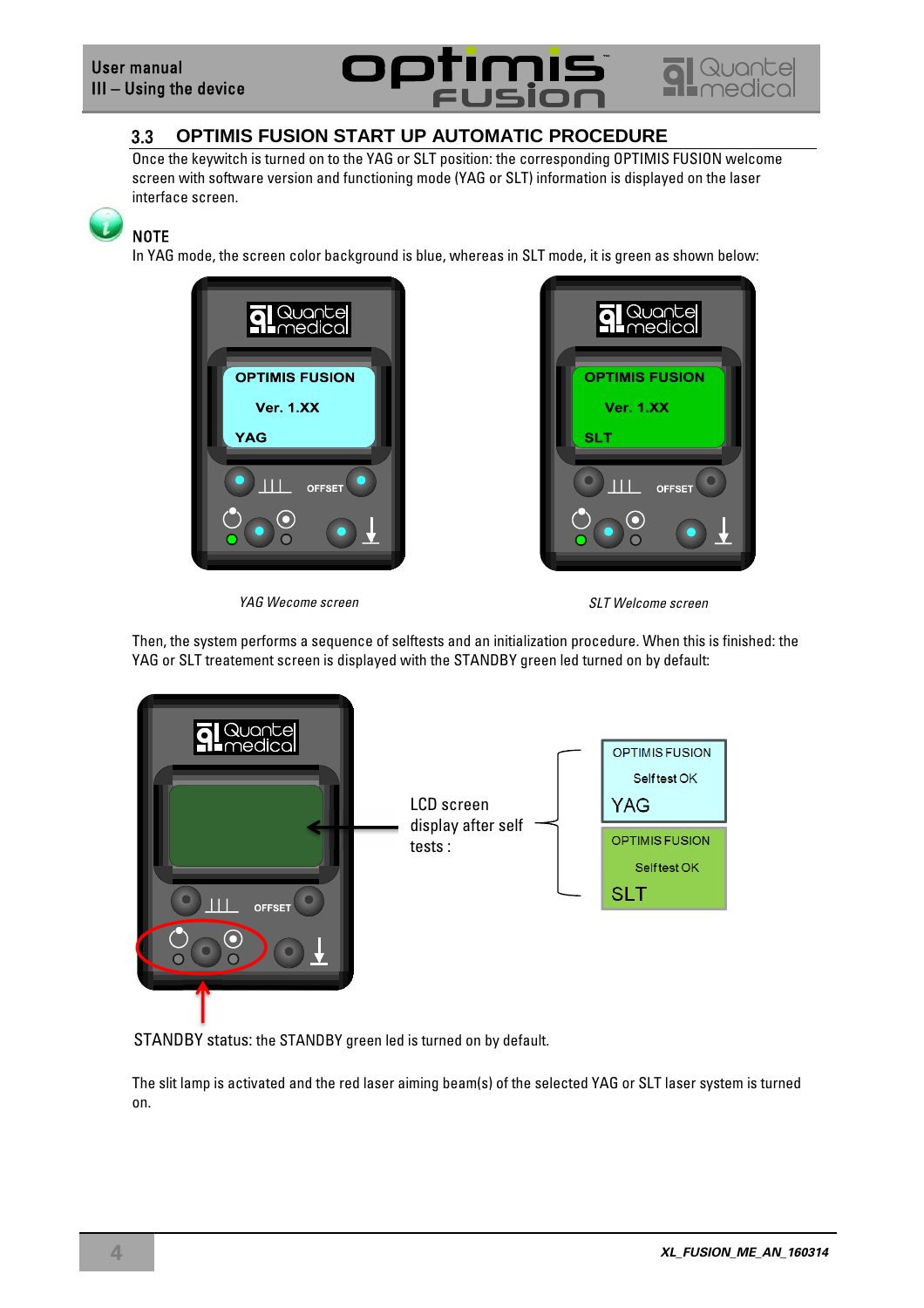![](_page_2_Picture_1.jpeg)

![](_page_2_Picture_2.jpeg)

### 4 USING THE OPTIMIS FUSION YAG LASER FEATURES

Turn the key to the "YAG" position and wait until the self-test and initialization procedure is finished to finally display the OPTIMIS FUSION YAG treatment screen on the control module LCD screen (blue color).

#### 4.1 AVAILABLE SETTINGS ON THE LCD CONTROL MODULE WITH YAG MODE

![](_page_2_Picture_6.jpeg)

YAG treatement screen

In YAG mode: all four buttons (illuminated in blue) are active and can be adjusted.

## **NOTE**

By default :

- 
- The focus is set to 0 (=30µm offset) Counter count is rest to 0
- The energy is adjusted to 1mJ **•** Burst mode is set to 1 pulse
	-

#### 4.1.1 NUMBER OF PULSES SELECTION (BURST MODE BUTTON)

Press the BURST MODE button on the control module LCD screen as many times as required to increase the number of pulses from one pulse to two pulses and then 3 pulses.

## **NOTE**

Pressing one more time on the BURST MODE button allows the user to return to one pulse per burst.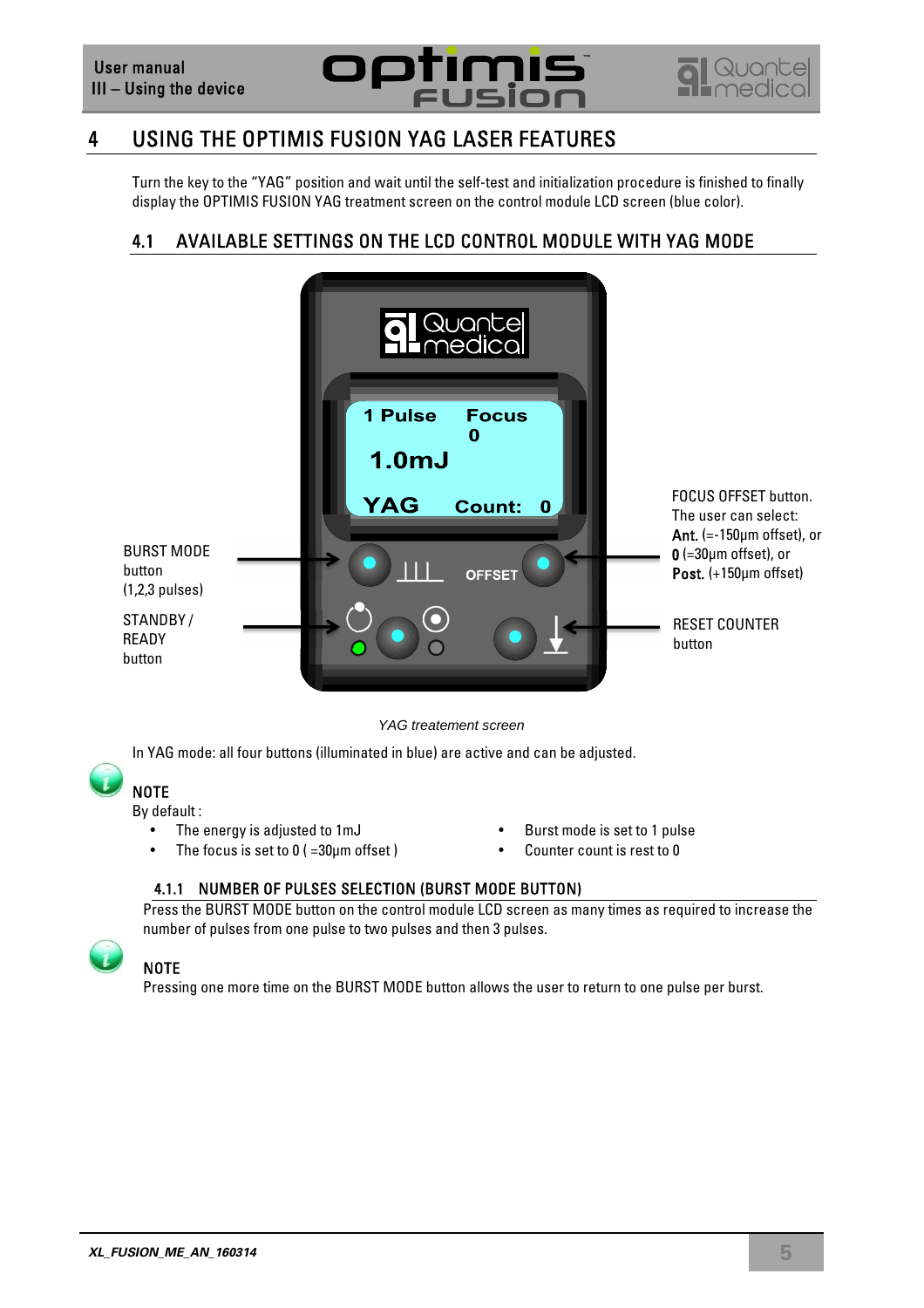![](_page_3_Picture_1.jpeg)

![](_page_3_Picture_2.jpeg)

#### 4.1.2 FOCUS OFFSET SELECTION (FOCUS OFFEST BUTTON)

Press the FOCUS OFFSET button on the control module LCD screen as many times as required to set the focus offset to "0" (=30µm offset), then to "Post." (+150µm offset), then to "Ant." (=-150µm offset).

![](_page_3_Picture_5.jpeg)

#### WARNING

When the offset "Ant." (=-150µm offset) is selected: the background LCD screen is changing color and 3 long beeps can be heard to warn the user that the focus is in the anterior chamber.

## **NOTE**

Pressing one more time on the FOCUS OFFSET button allows the user to return to "0" (=30µm offset).

#### 4.1.3 RESET COUNTER BUTTON

The OPTIMIS FUSION software displays on the control module LCD screen how many shots have been performed since the laser counter reset.

To reset the counter to zero: press on the RESET COUNTER button.

#### 4.1.4 STANDBY / READY STATUS BUTTON

Press on the STANDBY / READY button to switch the laser from STANDBY to READY mode. The green LED switches OFF and the yellow LED switches ON:

| Press the                                          | Laser state                           | <b>LED State</b> |
|----------------------------------------------------|---------------------------------------|------------------|
| "Stand-by /<br>Ready" state<br>selection<br>button | <b>STANDBY</b> mode<br>(Default Mode) |                  |
|                                                    | <b>READY Mode</b>                     |                  |

In READY mode, the OPTIMIS FUSION laser is ready to shoot.

|    | ÷ |  |
|----|---|--|
| v. |   |  |

#### NOTE

- If the user presses the STANDBY/READY button again: the OPTIMIS FUSION laser goes back to STANDBY mode.
- The OPTIMIS FUSION laser goes back to STANDBY mode after 3 minutes of inactivity (a long beep is emitted). When this happens: the YAG mode parameters return to their default value (Energy=1mJ, Focus offset=0 and Single pulse)